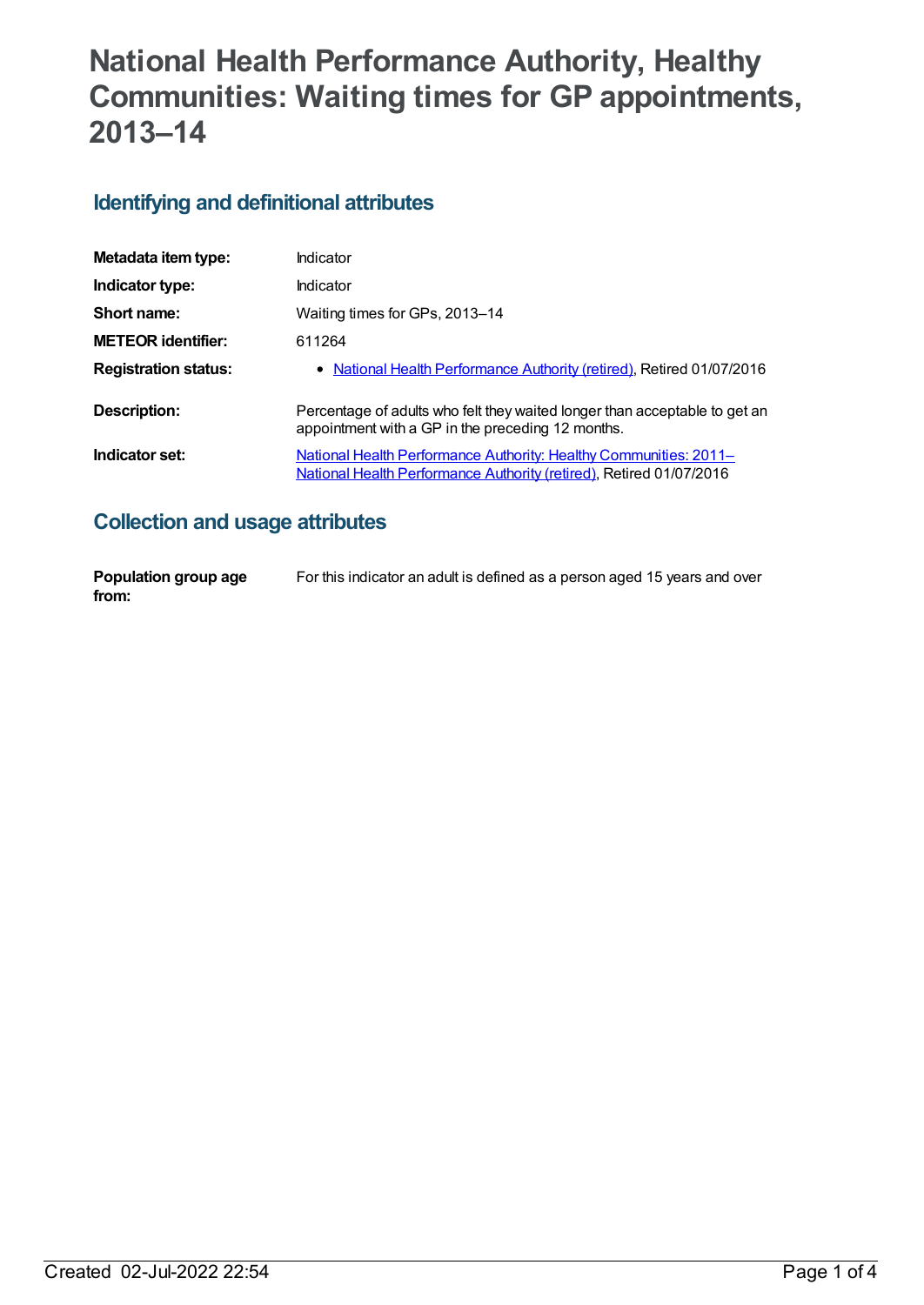**Computation description:** Participants in the Australian Bureau of Statistics (ABS) Patient Experience Survey 2013–14 who felt they waited longer than acceptable to get an appointment with a GP.

> The numerator was calculated as the sum of calibrated sample weights for adults who responded that they waited longer than acceptable to get an appointment with a GP in last 12 months and who were enumerated within the particular Primary Health Network catchment.

Population is limited to persons aged 15 years and over.

The denominator was calculated as the sum of calibrated sample weights for persons aged 15 years and over who saw a GP for their own health in the last 12 months (excluding proxy interviews) who were enumerated within the Primary Health Network catchment.

Person level survey weights were calibrated to independent estimates of the population of interest, referred to as 'benchmarks'. Weights calibrated against population benchmarks ensure that the survey estimates conform to independently estimated distributions of the population, rather than to the distribution within the sample itself. These benchmarks account for the distribution of people across state and territory, age group, and sex categories. These benchmarks have not been calibrated for Primary Health Network geography.

Presented as a percentage.

95% confidence intervals and relative standard errors calculated for rates.

The National Health Performance Authority developed a suppression protocol to ensure robust reporting of these data at small areas.

- $\bullet$  These suppression rules are based on limits for Relative Standard Error<sup>1</sup> and Confidence Interval width of 30%, with additional cross-validation for estimates close to these limits, that is plus or minus 3% of the limits. If an estimate was marginal<sup>2</sup> with respect to Relative Standard Error, the Confidence Interval width was used as the deciding factor. If an estimate was marginal<sup>2</sup> with respect to Confidence Interval width, then Relative Standard Error is used as the deciding factor
- Data were supressed based on the following rules:
	- Relative Standard Error of 33% or greater, or
	- Confidence Interval (95%) width of 33% or greater, or

- Relative Standard Error between 27% and 33%, with significantly<sup>3</sup> wider Confidence Interval width than the average for that indicator, or

- Confidence Interval width between 27% and 33%, with significantly $^3$  wider Relative Standard Error than the average for that indicator.

1. For a dichotomous proportion, Relative Standard Error can be defined as the ratio of the standard error and the minimum of the estimate and its complement (100%–estimate).

2. In this context, marginal is defined as within 10% of the 30% limit, or +/- 3%

3. In this context, statistical significance is defined as at least two standard deviations above average.

The ABS Patient Experience survey does not include individuals living in discrete indigenous communities. As a result, estimates derived for Northern Territory may not be adequately representative. Results for Northern Territory have been excluded from the tables and maps on the [www.MyHealthyCommunities.gov.au](http://www.myhealthycommunities.gov.au) website. Data for Northern Territory (excluding discrete indigenous communities) are available in the excel downloads available via the [www.MyHealthyCommunities.gov.au](http://www.myhealthycommunities.gov.au) website.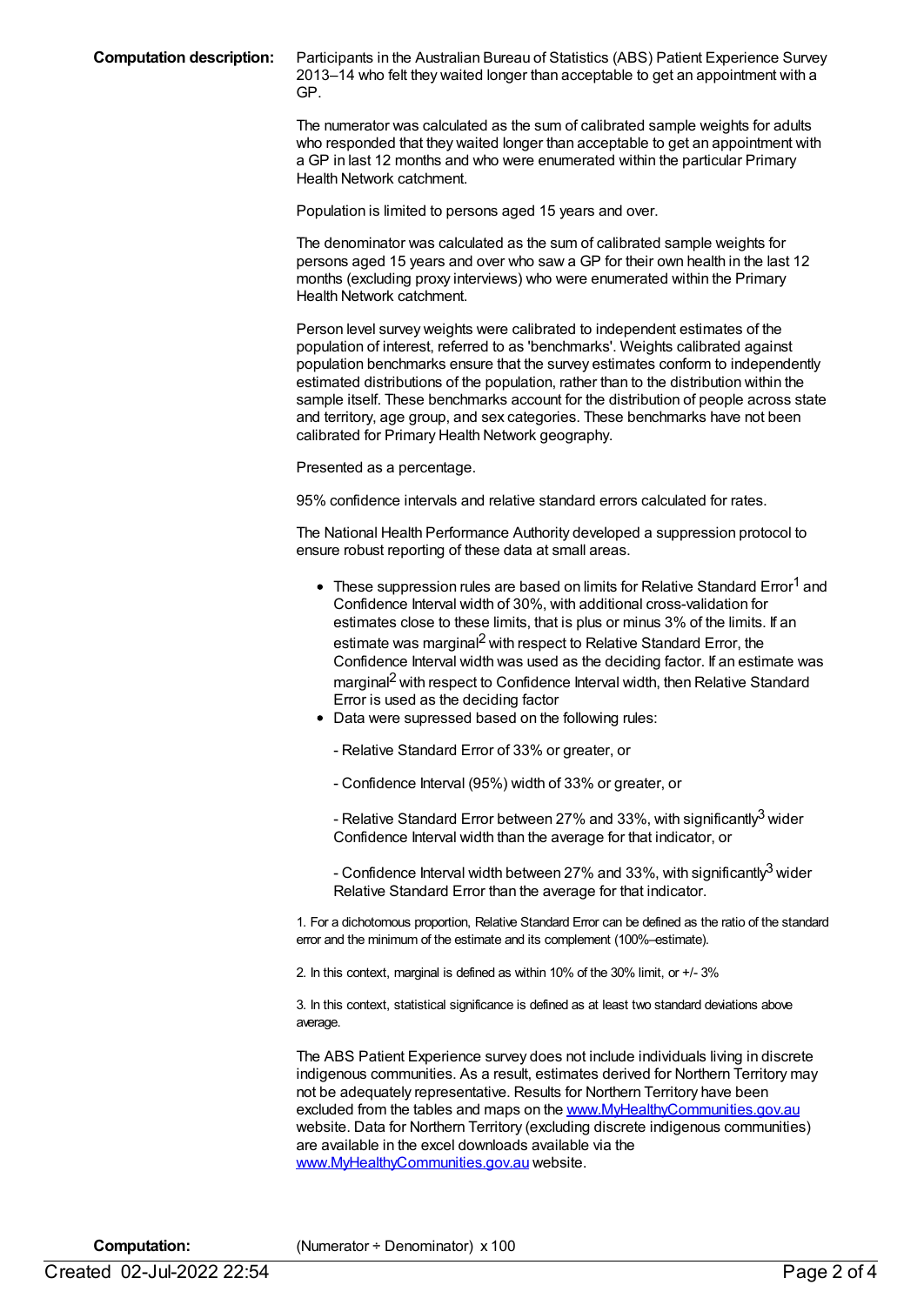| Numerator:                              | Number of persons who reported they waited longer than acceptable to get an<br>appointment with a GP in the last 12 months.               |
|-----------------------------------------|-------------------------------------------------------------------------------------------------------------------------------------------|
| Numerator data elements:                | Data Element / Data Set-                                                                                                                  |
|                                         | Person-age, total years N[NN]                                                                                                             |
|                                         | Data Source                                                                                                                               |
|                                         | <b>ABS Patient Experience Survey (PEx)</b>                                                                                                |
|                                         | Guide for use                                                                                                                             |
|                                         | Data source type: Survey                                                                                                                  |
|                                         | Data Element / Data Set-                                                                                                                  |
|                                         | Person-General Practitioner waiting time dissatisfaction indicator, yes/no<br>code N                                                      |
|                                         | Data Source                                                                                                                               |
|                                         | <b>ABS Patient Experience Survey (PEx)</b>                                                                                                |
|                                         | Guide for use                                                                                                                             |
|                                         | Data source type: Survey                                                                                                                  |
| Denominator:                            | Total number of persons aged 15 years and over who saw a GP for their own health<br>in the last 12 months (excludes interviews by proxy). |
| Denominator data                        | Data Element / Data Set-                                                                                                                  |
| elements:                               | Data Source                                                                                                                               |
|                                         | <b>ABS Patient Experience Survey (PEx)</b>                                                                                                |
|                                         | Guide for use                                                                                                                             |
|                                         | Data source type: Survey                                                                                                                  |
|                                         |                                                                                                                                           |
| Disaggregation:                         | By Primary Health Network catchments.                                                                                                     |
| <b>Disaggregation data</b><br>elements: | Data Element / Data Set-                                                                                                                  |
|                                         | Data Element / Data Set-                                                                                                                  |
|                                         | Administrative health region-Primary Health Network identifier, code<br><b>AAANNN</b>                                                     |

# **Representational attributes**

| <b>Representation class:</b> | Percentage |
|------------------------------|------------|
| Data type:                   | Real       |
| Unit of measure:             | Person     |
| Format:                      | N[NN].N    |

# **Indicator conceptual framework**

| <b>Framework and</b> | <b>PAF-Effectiveness of access</b> |
|----------------------|------------------------------------|
| dimensions:          |                                    |